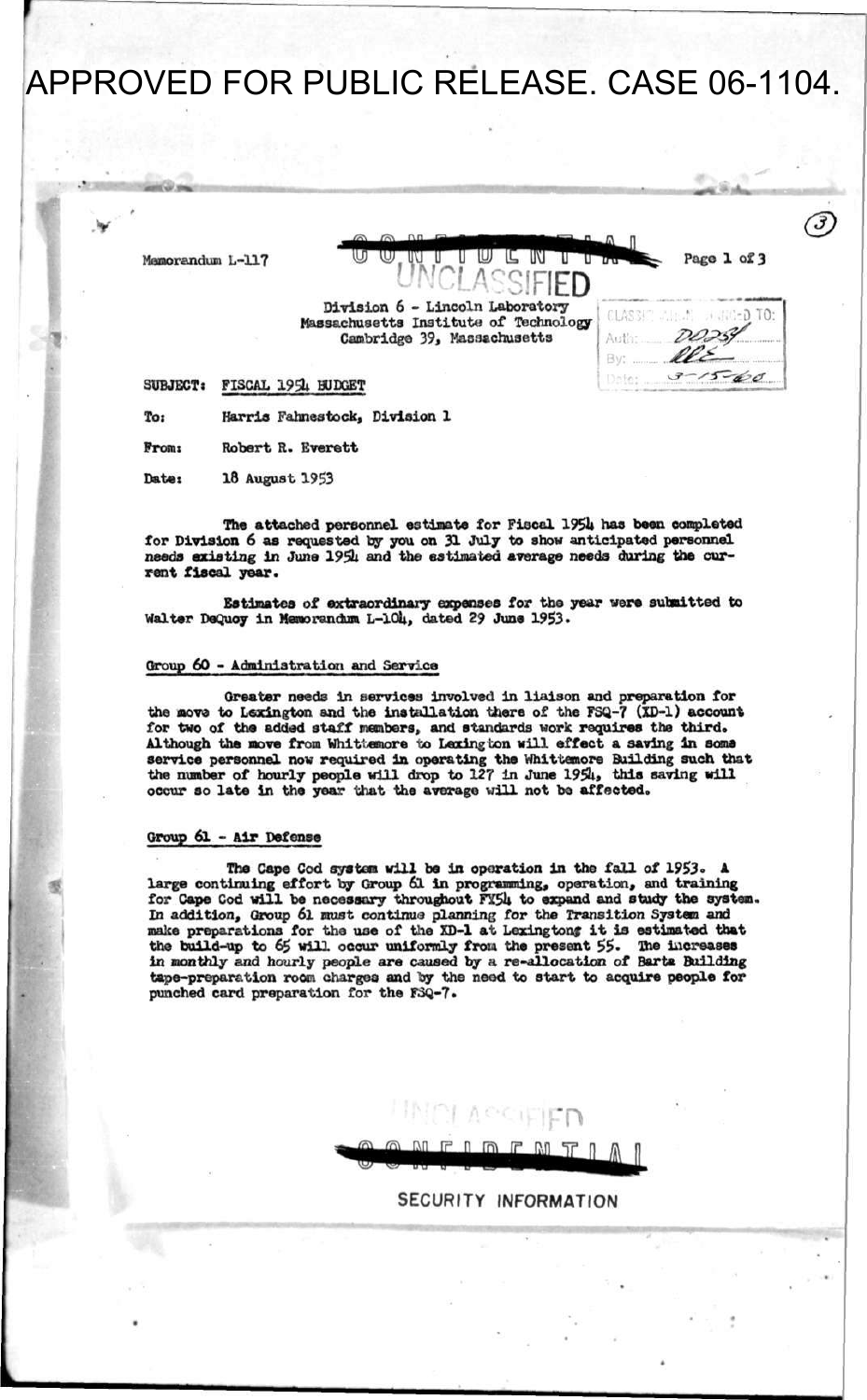# APPROVED FOR PUBLIC RELEASE. CASE 06-1104.

**Memorandum L-117** 

 $E \cap \cap E \cap Y \cap \Delta$ 

**UNCLASSIFIED** 

**Page 2** 

#### Group 62 - Whirlwind II

**It is estimated that four more staff members are needed for systems work and display work in connection with the FSQ-7 program and that three or four are needed specifically for work with IEK with respect to the technical problems of preparing for receiving, installing, and getting into operation the XD-1. Some of the increase In monthly non-staff has occurred since May (two secretaries), and one more secretary will be needed. The increase In the number of technicians is primarily to build up the group most directly concerned with the XD-1.** 

#### **Group 63 - Magnetic Materials**

**The present staff strength of Group 63 is adequate to continue the**  development and testing of magnetic cores for the XD-1. The additional eight **technicians (of whom seven have already been employed) are being used in testing magnetic cores, where the activity has been greatly increased, and in manning new facilities for the synthesis of magnetic materials.** 

### **Group 6U - Whirlwind I Computer**

**There is a planned increase in staff here of three over the July**  level which was down to 22; two would be circuit engineers for the Group (one for the Operations Section and one for the In-Out Section) and the third would be an assistant to the group leader. Six monthly non-staff **are now employed and considered necessary for general secretarial help and the keeping of maintenance records of Whirlwind I. The increase In hourly people is to permit more satisfactory three-shift computer operation.** 

#### **Group 6\$ - Storage Tubes**

**The construction of storage tubes for Whirlwind I will cease when the magnetic storage is complete and operating reliably. This is expected**  to be about October 1. The size of the group is being cut about in half; **the remaining people constitute a vacuum-tube group that will be engaged In the construction and study of display and special storage tubes for Groups 25 and 62, the construction of special tubes for vacuum-tube life studies, and the construction of special tubes for other Lincoln divisions. The ultimate size of the group will depend on the work load that develops.** 

**.** 

**RKE:tl**  $\blacksquare$ 

 $M \tF 1 F.$  $\mathbb{R}^n$  $\neg r$